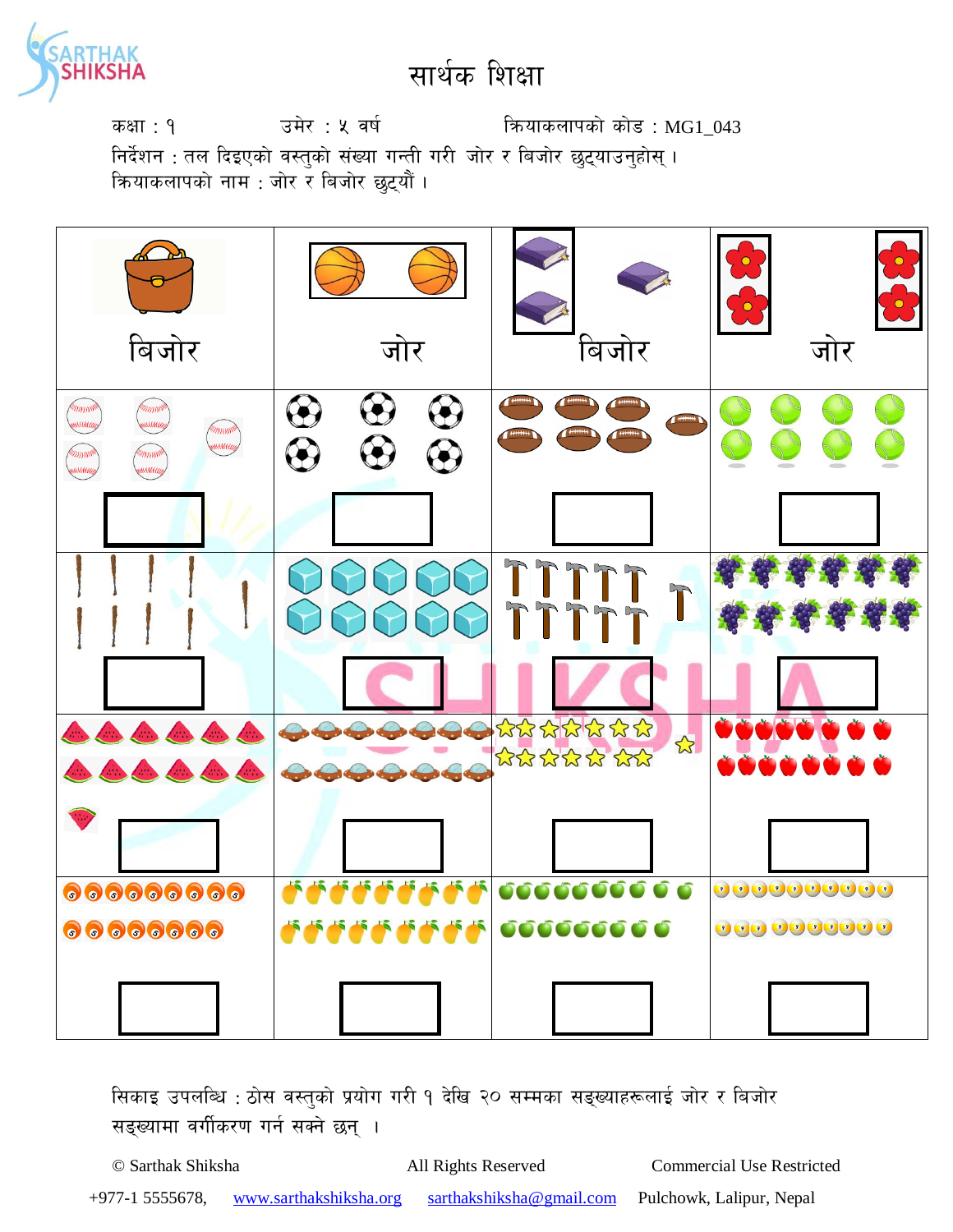

उमेर : ५ वर्ष कियाकलापको कोड : MG1\_044 कक्षा : १ निर्देशन : तल दिइएको संख्या मध्य बिजोर संख्यामा गोलाकार बनाउनुहोस् ।<br>क्रियाकलापको नाम : बिजोर संख्यामा गोलाकार बनाऔं ।



सिकाइ उपलब्धि: ठोस वस्तुको प्रयोग गरी १ देखि २० सम्मका सङ्ख्याहरूलाई जोर र बिजोर सङ्ख्यामा वर्गीकरण गर्न सक्ने छन् ।

© Sarthak Shiksha All Rights Reserved **Commercial Use Restricted** +977-1 5555678, www.sarthakshiksha.org sarthakshiksha@gmail.com Pulchowk, Lalipur, Nepal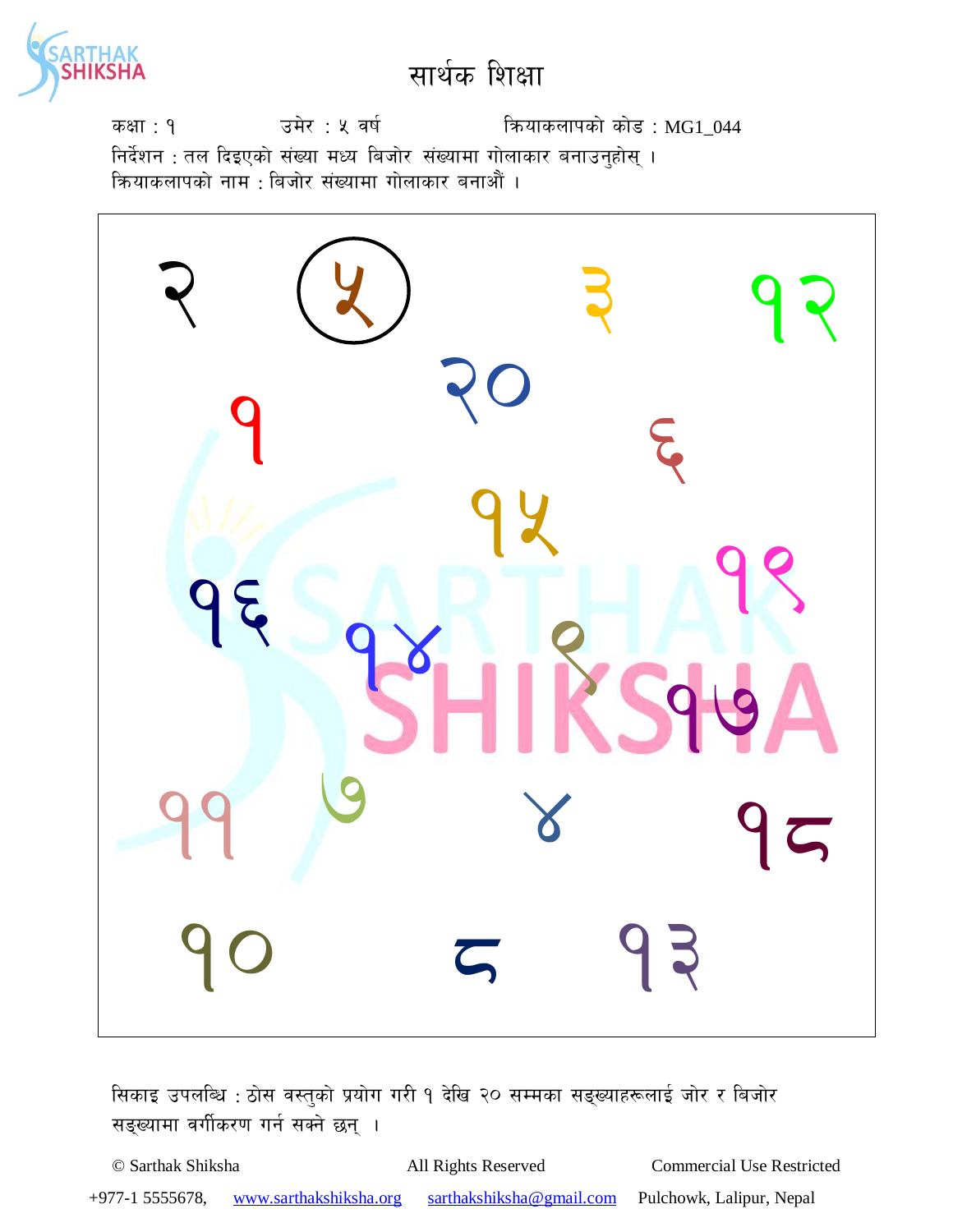

कक्षा : १  $\sigma$  उमेर : ५ वर्ष : क्षियाकलापको कोड : MG1\_045

निर्देशन : तल दिइएको वस्तुको संख्या गन्ती गरी जोर भए जोर र बिजोर भए बिजोरमा टिक लगाउनुहोस् ।

क्रियाकलापको नाम : जोर र बिजोर छुट्यौं ।



सिकाइ उपलब्धि : ठोस वस्तुको प्रयोग गरी १ देखि २० सम्मका सङ्ख्याहरूलाई जोर र बिजोर सङ्ख्यामा वर्गीकरण गर्न सक्ने छन् ।